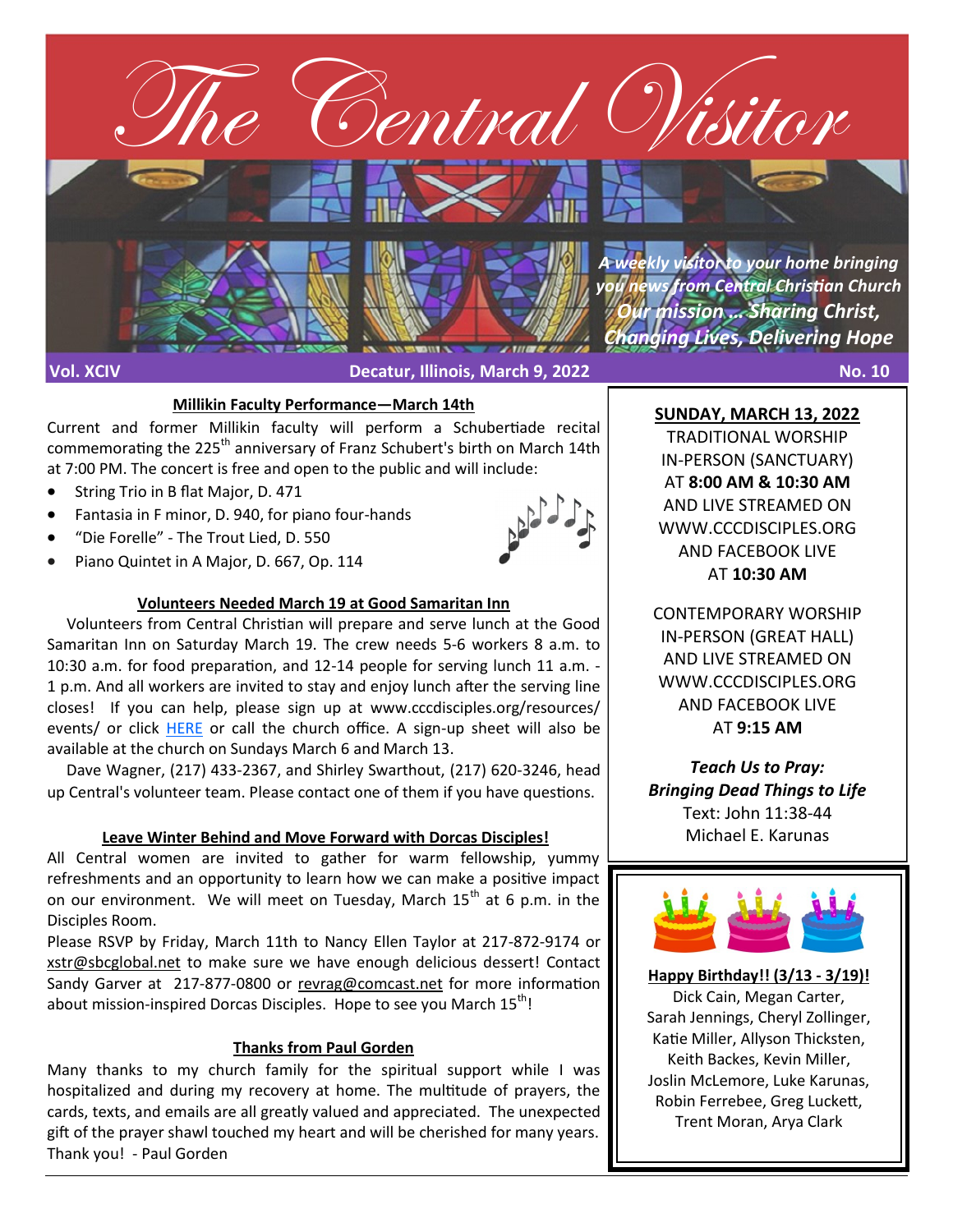# Minister's Article

## **SCHOLARSHIP APPLICATIONS will be Available Online and at the Welcome Center**

Higher education is important and valuable. It opens possibilities and helps students discover and foster unique gifts and talents and demonstrates a person's willingness to make an investment his/her own future! Central Christian Church supports those pursuing higher education and we understand the challenges of meeting its cost. Scholarships are open to all high school graduates as well as anyone who is currently attending a college, university, technical school, vocational school, or is planning to attend one during the 2022-2023 academic year.

SCHOLARSHIP APPLICATION DATES:

Available: March 20, 2022 Return Deadline: May 6, 2022 @ 3 pm www.cccdisciples.org

**Serving Schedule — Sunday, March 13, 2022 Elders:** 8:00 & 10:30 - Charlotte Ballance & Randy Trei 9:15 - Randy Trei **Imboden Creek Elders:** Gretchen Kirby & Krista Rohrscheib **March Prep Deacons:** Donna Dash & Christine Lyman-Harm **Offering Deacons:** 8:00 - Krista & Sid Rohrscheib 10:30 - Tom Ritter & David Martin **Ushers:** 8:00 - Team 3 - Dennis Downey, Capt., Jim & Pamela Bednar 10:30 - Team 8 - Need help **Greeters:** 8:00 - Carolyn McCall & Gail Prince 10:30 - Mary Jane & Ron Oliver **P.A. Operator:** 8:00 - David Martin 10:30 - Mike Kirby

#### *Capital Campaign: 2022-2025*

Just taking a brief walk around our building and grounds at Central, it doesn't take long to notice that our property is in good shape. For a building constructed nearly 70 years ago, the "bones" of our home are solid. Though there are always small repairs and maintenance upgrades taking place, our walls, roof, windows, elevators, and heating and cooling mechanisms are in good shape. This is due, in large part, to the foresight our members had nearly 40 years ago, when we began a practice that has continued uninterrupted since the 1980s and... which is unparalleled among Disciples of Christ churches around the country: **Consecutive 3-Year Capital Campaigns**! These campaigns don't simply improve the physical aspects of our congregational life; they help make doing ministry easier in an ever-changing world.



Every three years, in addition to our annual operating pledges and offerings, we have voluntarily undertaken an additional campaign. The pledges and offerings to this campaign improve the building and grounds of Central. Each campaign's goal has varied but has generally been within a window of \$400,000 - \$700,000. Those funds are dedicated to completing a handful of projects (5-6) which, with few exceptions, are completed within that three-year period.

While the annual operating campaign is conducted in the Fall of every year, and while the operating budget (supported by operating funds) runs concurrently with the calendar year, the capital campaign is held in the late Spring every three years. The donations paid to the capital campaign begin on July 1 and conclude June 30 three years later. Each campaign seeks to strike a balance between infrastructure (roof repair, stained glass window treatment, elevator upgrades, tuckpointing...) and aesthetic (chancel area renovation in 2002, Friendship Center and West Entrance renovation in 2015...). And... perhaps the best part – and what makes us unique – is that 10% of every single capital campaign is dedicated toward local outreach to our Decatur community!!!

I share this today, because we are coming up on the end of our most current campaign this June 30. It's theme is "Preserving our Past, Preparing our Future." This means we are planning the **next three year campaign – 2022- 2025**. You will hear much more about the campaign in the coming weeks and months. But for now I wanted to give you two (2) opportunities to be involved now:

*(continued on page 3…)*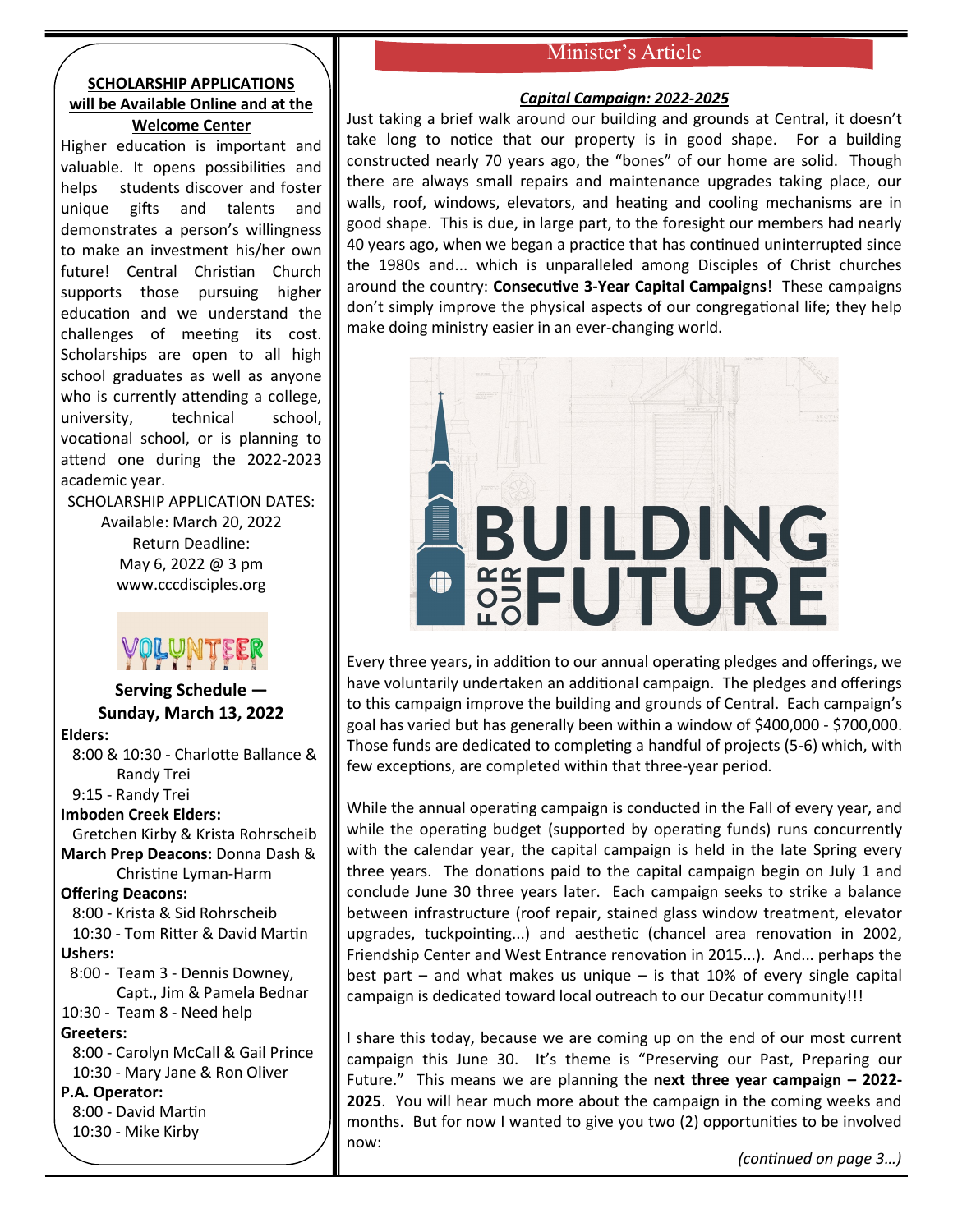- 1) If you would like to be on the **Planning Team** that works with the Trustees to help the congregation decide the size and scope of the campaign, please let me know. We'd be glad to have you join us. Simply email me at [mkarunas@cccdisciples.org.](mailto:mkarunas@cccdisciples.org)
- 2) In order to decide which projects will be our focus over the next 3 years, we want *your* input. **What capital projects would** *you* **like to see Central address** over the next three years? There are no "bad ideas" at this point, and we want you to be encouraged to dream big. They can be inside-related, outside-related, or technology-related. Obviously, we won't be able to do everything that is suggested, but at this point in the process, we want to solicit as many ideas as possible. Simply click [HERE](https://cccdisciples.shelbynextchms.com/external/form/4943667f-f7a4-4671-ae4a-0ffde1ca0716) to fill in an online "**Project Suggestion" form**.

#### Blessings – Michael

#### **Small Groups this Week**

*For the next six (6) weeks – starting March 8 and going through April 17 – the following small groups will be meeting at the following times. All small groups will be discussing the same curriculum – "Teach us to Pray: 40 Days of Prayer." Feel free to join any of the groups (even if you haven't signed up yet). You may still sign up at the Welcome Center, or you can email central@cccdisciples.org, or you may click [HERE](https://cccdisciples.shelbynextchms.com/external/form/df15e8c1-5448-47e5-a185-f4aef9f7f43b) to sign up online.*

| Sundays   | 9:15 a.m.  | Room 340          | <b>Charlotte Ballance</b><br>and Brian & Kim Maple |
|-----------|------------|-------------------|----------------------------------------------------|
| Tuesdays  | 7:00 a.m.  | Café              | Jim Fitzpatrick<br>and Pastor Michael              |
| Tuesdays  | 6:00 p.m.  | Room 412          | Gretchen & Mike Kirby                              |
| Tuesdays  | 7:00 p.m.  | Zoom only         | David York<br>(call office for the zoom link)      |
| Thursdays | 10:00 a.m. | <b>Great Hall</b> | Pastor Tina                                        |
| Thursdays | 4:00 p.m.  | Café              | Jack Dixon and Paul Gorden                         |
| Thursdays | 6:00 p.m.  | Café              | Travis Wilcoxen                                    |

#### *Additionally, the following group will also be meeting:*

Koinonia (mixed small group) Room 412 at 5:30 p.m. Discussing Tony Evans book "Kingdom Disciples" (focus on leading a Christcentered life and sharing faith with others).

#### **In Sympathy We Mourn**

- We grieve together with Jane French and the entire French family the passing of Jon French on Monday, March 7. His passing was sudden and much sooner than any of us was prepared to expect. Yet, we give thanks for his faith and his long-time commitment to the work and ministry of Central. Arrangements for Jon are pending but will likely include a service on Monday morning, March 14. Thank you for keeping the French family in your prayers.
- We also grieve with Steve Kirtley and the Kirtley family the passing of Diane Kirtley. We recently learned that Diane passed away in November of 2021. She had been living in California. Diane was baptized into membership at Central in 1957. Thank you for keeping the Kirtley family in your prayers.



#### **Sunday (13) Imboden Creek Worship**

 8:00-Traditional Worship, Sanctuary 9:15-Contemporary Worship, Great Hall

 & Facebook Live & Live Stream 9:15-Maple/Ballance Small Group, 340 10:30-Traditional Worship, Sanctuary

 & Facebook Live & Live Stream **Monday (14)**

 12:30-Women's Book Club, Panera 1:00-Golden K, Disciples Room 5:00-Maundy Thursday practice, Sanct. 7:00-Millikin faculty performance, Sanct.

## **Tuesday (15)**

 7:00-Fitzpatrick/Karunas Small Group, Connection Café

9:00-Christcare Stitchers, 407

9:30-Card Ministry, 340

6:00-Dorcas Meeting, Disciples Room

6:00-Kirby Small Group, 412

7:00-York Small Group, Zoom

#### **Wednesday (16)**

 10:00-Ministers' Meeting 5:30-Church Council Committee Meeting, Great Hall

#### **Thursday (17)**

 10:00-Alanon, 340 10:00-Miller Small Group, Great Hall 4:00-Gorden/Dixon Small Group, Connection Café 5:00-Christian Ed Committee, 340 5:30-Koinonia, 412 6:00-Brass Choir, Disciples Room 6:00-Wilcoxen Small Group, C. Café 7:00-Chancel Choir, Choir Room **Friday (18) Saturday (19)**

8:00-Good Samaritan Inn volunteering

# **Sunday (20)**

**Scholarships available**

 8:00-Traditional Worship, Sanctuary 9:15-Contemporary Worship, Great Hall

 & Facebook Live & Live Stream 9:15-Maple/Ballance Small Group 10:30-Traditional Worship, Sanctuary & Facebook Live & Live Stream

# **Counting On You**

**Sunday, March 6, 2022** Total worshipping online = 127 Total worshipping in-person = 189